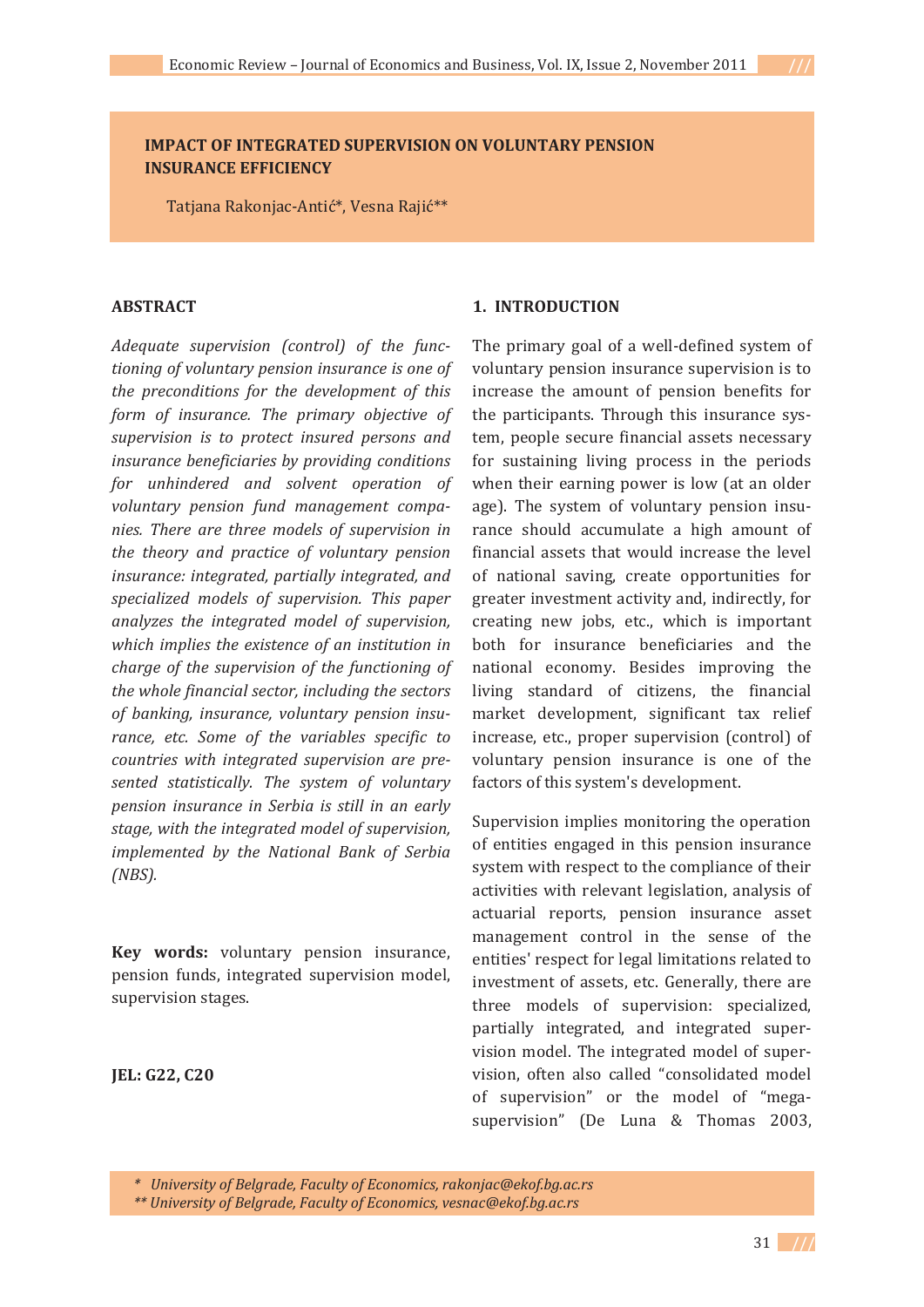Demaestri & Ferro 2004) has been widely discussed in the past several decades, more precisely, since the second half of the 1980s, when Norway, Denmark and some other countries intensified the implementation of the integrated supervision model (Madero & Lumpkin 2007). The end of the twentieth and the beginning of the twenty-first centuries saw the publication of a large number of academic works emphasizing the importance of supervision, especially supervision of financial institutions in the sectors of banking. insurance, pension insurance, etc. Dale and Wolfe (1998) presented a generalized discussion about the structure and importance of financial regulation. Supervision of the insurance market functioning was analyzed by Rees, Gravelle and Wambach (1999). Lumpkin (2002) described the supervision of the financial institutions in OECD members. The integrated model of supervision was the subject of works by Demaestri and Sourrouille  $(2003)$ , De Luna and Thomas  $(2003)$ , and Demaestri and Guerrero (2004), who focused their analyses on supervision of the functioning of banks and insurance companies. The aim of our paper is to draw attention to the advantages and drawbacks of the integrated model of supervision of the voluntary pension insurance functioning and to present its impact on the efficiency of voluntary pension insurance system on the basis of analysis of this supervision model (using some of the data made public by The International Organization of Pension Supervisors - IOPS, as well as the data on the sector of voluntary pension insurance published by the National Bank of Serbia - NBS).

### **2.OBJECTIVES, SIGNIFICANCE AND FORMS OF VOLUNTARY PENSION INSURANCE SUPERVISION**

Voluntary pension insurance has been increasingly present in developed countries in the past three decades, and its development has also started in less developed countries. A sharp rise in the participation of voluntary pension insurance in Latin American countries in the 1980s and in East European countries in the 1990s represented an attempt to find an alternative, or at least a supplement, to economically unsustainable systems of public pension insurance. The role of supervision of this segment of pension insurance functioning is very important for defining the conditions, rules and standards for the operation of voluntary pension insurance system. The importance of supervision of voluntary pension insurance comes from the huge importance of this segment of insurance for the society as a whole (Rakonjac-Antić 2010).

The goal of legislation related to pension fund asset investment is to protect savings from a possible abuse and to encourage their rise. Voluntary pension insurance assets are considered to be of exceptional "quality," owing to their characteristics: their large volume and potential for long-term investment. We can, therefore, say that pension funds are among the most important institutional investors in the financial market, mobilizing savings for a long time, boosting investment growth, and impacting a country's economic growth and development. With their massive purchases and sales, voluntary pension fund management companies may even crucially impact price trends in the financial market as a whole. As it has already been stated, unhindered functioning of the voluntary pension insurance market is achieved through efficient and comprehensive supervision. On the one hand, it creates the infrastructure for stable functioning of this form of pension insurance, and, on the other, it enables voluntary pension fund management companies to fulfill their obligations to pension insurance beneficiaries as they fall due (Rakonjac-Antić & Rajić 2010).

The objectives of voluntary pension insurance supervision are manifold. There are general and specific, as well as primary and secondary objectives of supervision. The first among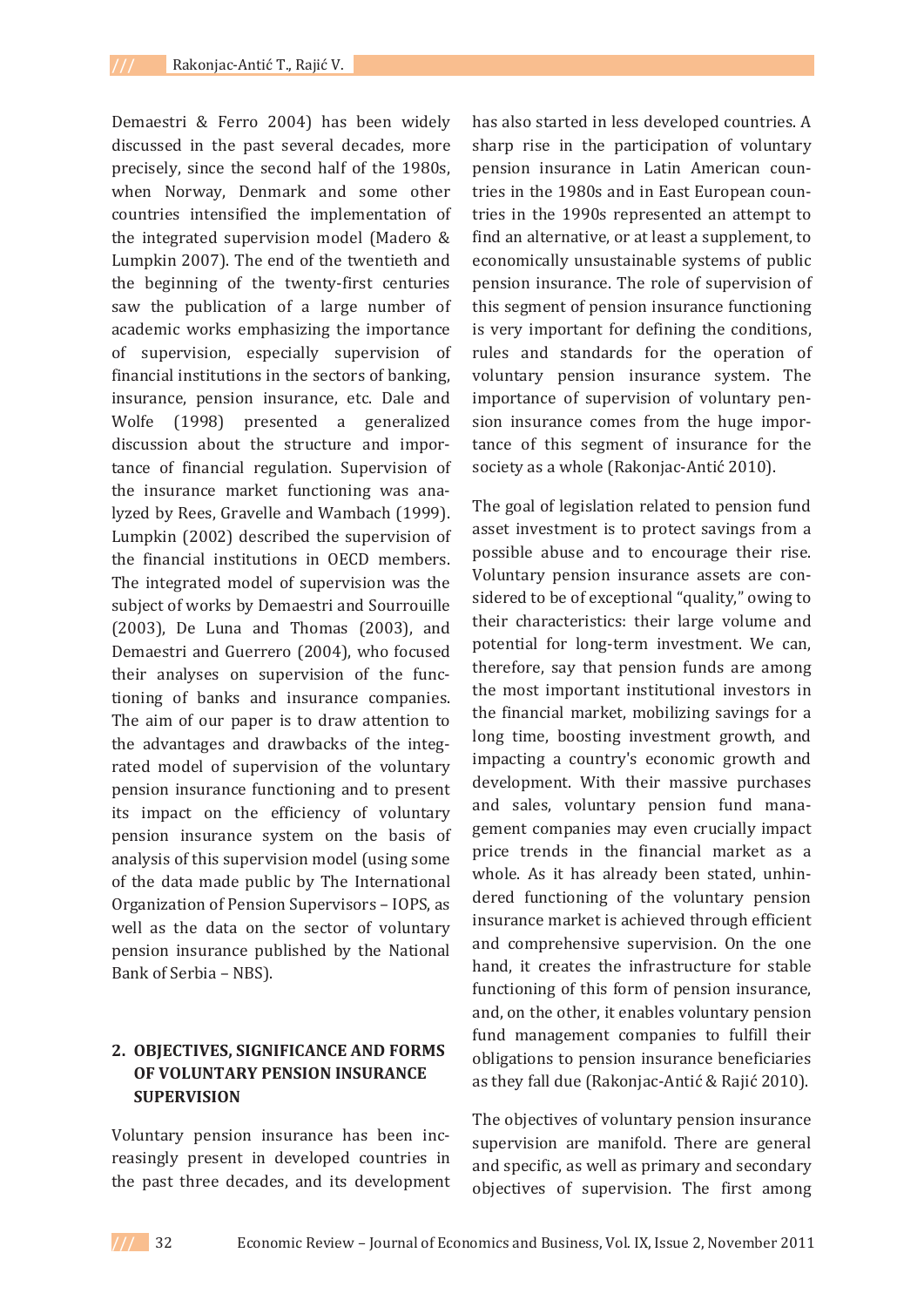them is to secure the solvency of voluntary pension fund management companies by setting the minimum pecuniary portion of share capital as well as the form and amount of investment of contributions (premiums) in order to protect the interests of insurance beneficiaries. The creation of conditions for an equal treatment of contracting parties, respect for business rules both by entities engaged in this form of insurance and by insured persons and insurance beneficiaries, stimulation of market conduct, efficient allocation of assets, etc., are also important objectives of voluntary pension insurance supervision. The objectives of supervision are most efficiently realized if the supervision function is institutionalized in the form of, e.g. a supervisory agency or another such entity. Good-quality supervision of voluntary pension insurance implies employing highly professional and efficient staff, independence and responsibility in performing, existence of a stable macroeconomic environment, clear-cut legal framework for this form of insurance, respect for market discipline and accounting and financial standards of operation by entities engaged in voluntary pension insurance, transparency of operations, comprehensiveness, etc.

The theory and practice of voluntary pension insurance supervision include:

1. the so-called "traditional" approach to supervision based on the control of the legality of the system functioning and implemented after the completion of activities undertaken by voluntary pension fund management companies (it is also called "ex-post" or "reactive" control); and

2. the so-called "new" risk based supervision approach ("IOPS Annual Report" 2010), which involves risk exposure assessments and defines insurer's risk management process (measures are taken before negative effect occurrence - the so-called "ex-ante" or "proactive" control). Application of both of these approaches generates the best results in the

area of voluntary pension insurance supervision.

There are also the so-called "direct" or "onsite" control, which is implemented periodically, and "indirect" or "off-site" control, which is continuous. Important guidelines for private pension fund supervision are most commonly defined by international organizations engaged in this field. One of the most prominent organizations of this kind is The International Organization of Pension Supervisors (IOPS). It is an independent organization, with around 60 members, dealing with the issues of private pension fund supervision. The members of this international organization are countries with different supervision models (integrated, partially integrated, specialized) and at different stages of supervision implementation and economic development (Ashcroft and Stewart 2010). The primary goals of IOPS are: setting standards in the area of private pension insurance, promoting international cooperation between participants in the private pension insurance system, improving exchange of information, etc. ("IOPS - Pension Supervision in Focus" 2008).

# **3.SUPERVISION MODELS OF VOLUNTARY PENSION INSURANCE FUNCTIONING**

In practice, there are three models of supervision of pension insurance functioning (Madero & Lumpkin 2007):

1. *Specialized model of supervision (S)*, which involves separate supervision by, e.g. an agency, only of the functioning of voluntary pension insurance. This model of supervision provides an adequate specialization of the entity implementing supervision, good insight into different risk profiles, while the management of the supervision system passes through a fewer number of stages. This model of supervision is used in Chile, Hong Kong, India, Kenya, Mexico, etc.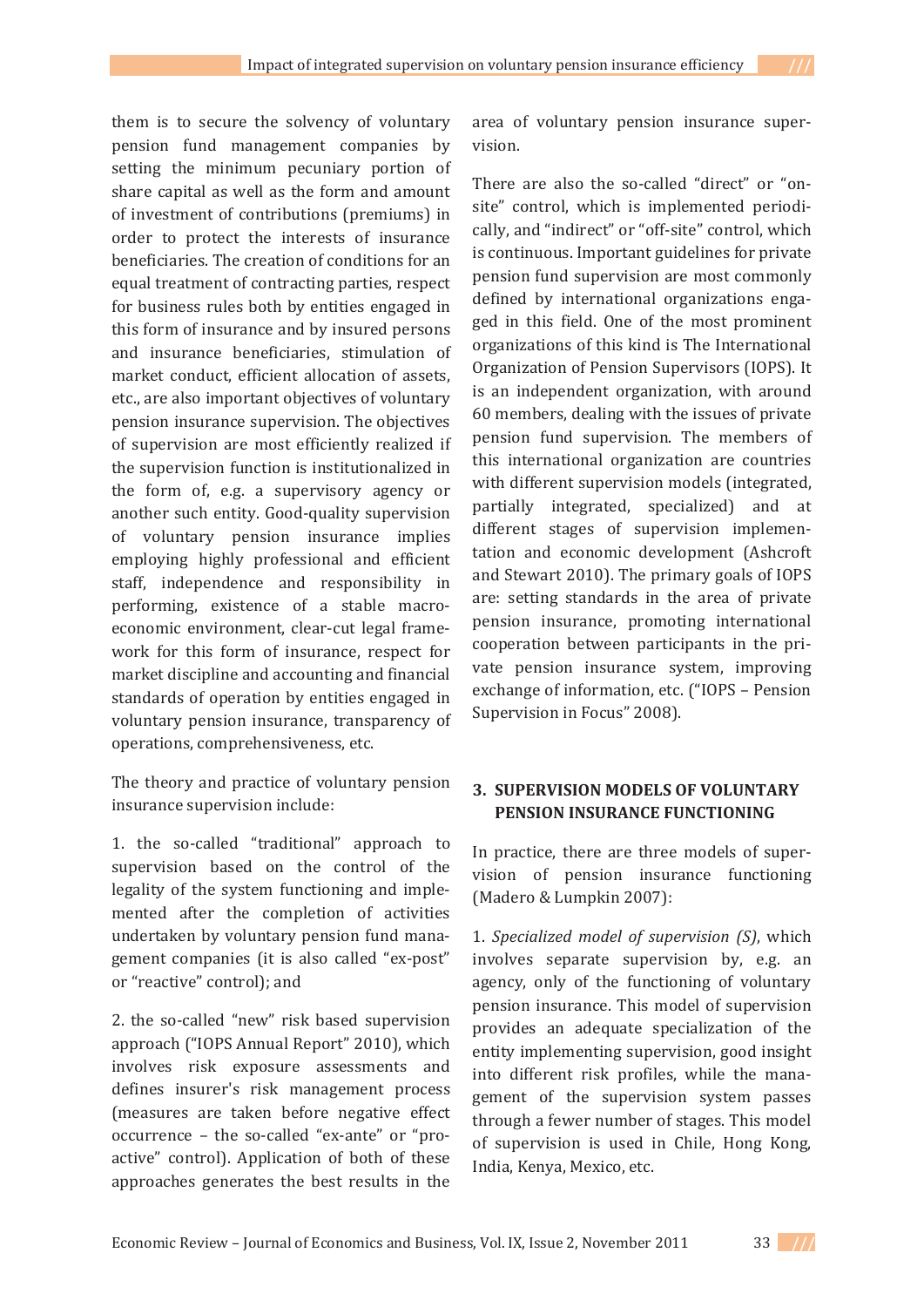ʹǤ*Partially integrated model of supervision (P)*ǡ which involves the existence of one agency conducting supervision of the functioning of all forms of insurance, including pension insurance. Insight into the whole insurance market, including voluntary pension insurance, enables a thorough analysis of all the complex elements that allow a better application of the rules which will make this insurance system better and more efficient. This model of supervision of private pension insurance functioning is applied in Finland, Poland, Spain, Thailand, Turkey, etc.

3. *Integrated model of supervision (I)*, which implies the existence of one institution that conducts supervision of the functioning of the whole financial sector, including the sectors of banking, insurance, voluntary pension insurance, etc. This consolidated model of supervision has been adopted by Australia, Austria, Belgium, Bulgaria, the Czech Republic, Germany, Israel, Jamaica, Korea, Luxembourg, Serbia (see Table 6.1), etc.

### **4.POTENTIALS AND LIMITATIONS OF THE INTEGRATED SUPERVISION MODEL APPLICATION**

The main reasons why the integrated model of supervision is so widespread are: more intensive integration of financial services (creation of financial conglomerates), finding options for the application of more cost-effective supervision, making use of the economy of scale, strengthening the confidence of financial services customers through a synergetic effect of consolidated supervision, etc.

Financial services integration exists if certain financial intermediaries (commercial banks, insurance companies, etc.), which are traditionally linked to certain forms of financial services, begin to provide financial services that are typical of other intermediaries. The factors on the demand side are changes in the behavior of financial services customers,

rational expectations on the basis of better information, as well as the crisis affecting state pension funds. On the supply side, there are new financial intermediaries that, in rather saturated markets, look for the ways to become competitive by adopting the process of financial services integration. Liberalization also contributes to this process, because countries keep opening their markets to foreign companies that provide financial services and thus financial services integration and financial market globalization are promoted.

Centralized supervision of a large number of financial institutions (banks, insurance funds, voluntary pension funds management companies, etc.) requires fast and comprehensive exchange of information, coordination and cooperation between entities supervising the operation of certain financial institutions attempting to manage risks on the level of a financial group as a whole in the most efficient way (Madero and Lumpkin 2007). Procedures can be harmonized, e.g. for issuing operating licenses (if the relevant prerequisites are met), the differences arising from a large number of regulatory issues may also be reduced and possible arbitration between regulatory bodies be avoided. If the organization of supervision is done well, if the information system is centralized, and if operation costs are reduced to a reasonable level, if the staff are educated for the purpose of acquiring multidisciplinary knowledge, etc., satisfactory effects of supervision can be produced through a good insight into and coordination of the operation of all financial institutions subject to supervision. Nevertheless, the similarities and, especially, the differences between financial services and financial subsystems must be taken into account. However, if the advantages of integrated supervision are not fully utilized, it is very likely that bad aspects will overcome, i.e. the following hazards may appear: the central supervisory body, if there is insufficient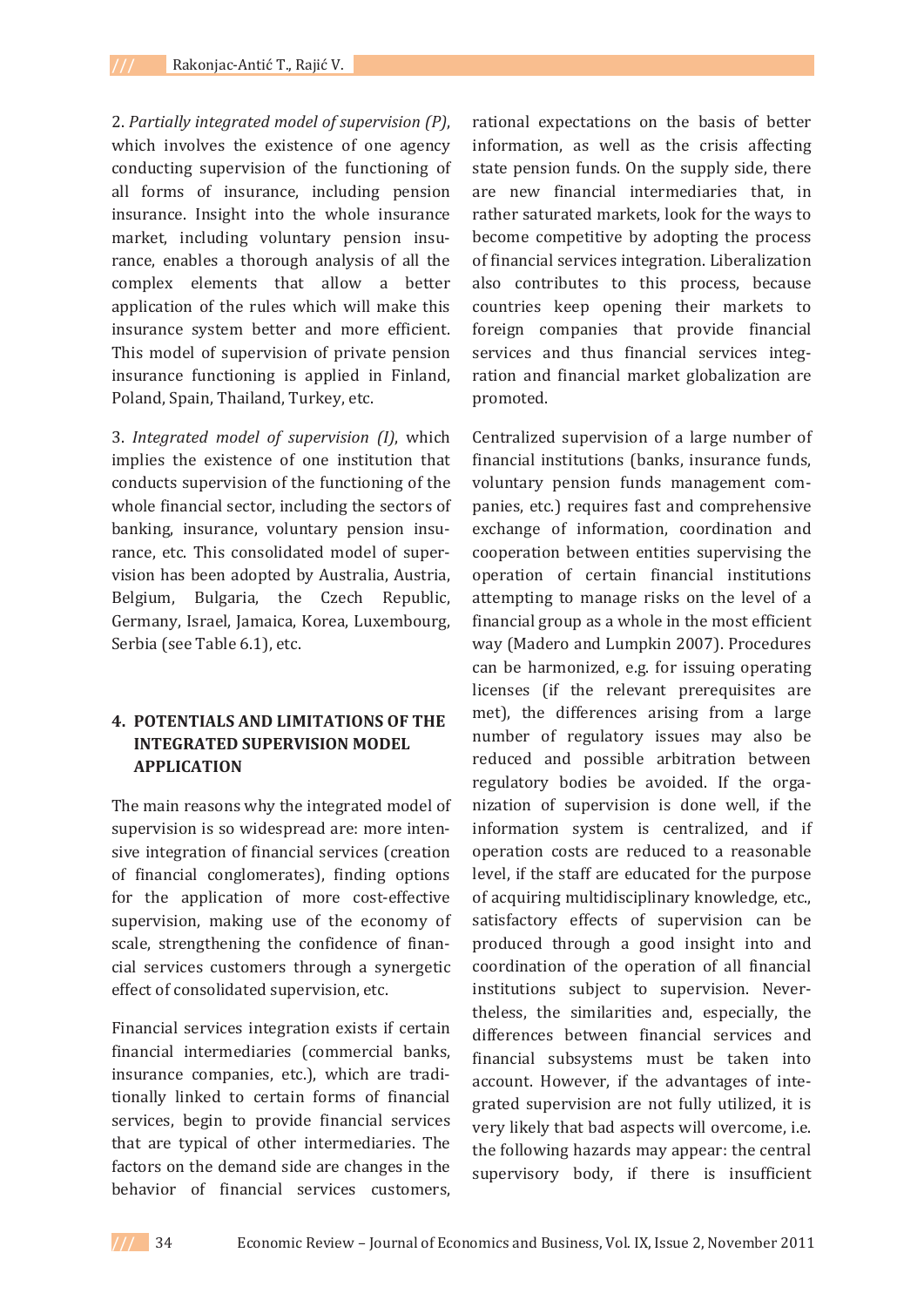communication with the sub-sector supervision, will not be able to adequately perceive the problems arising in the field; if the entire financial sector is viewed as a sector facing unique risks, there will be no proper risk management in all individual segments and risks will be averaged; poor prevention of systemic risks, "mega-supervisors" may behave like bureaucrats during procedures and be slow to respond to problems, etc.

## **5.INTEGRATED SUPERVISION AS A FACTOR OF VOLUNTARY PENSION INSURANCE DEVELOPMENT**

As stated before, voluntary pension insurance is a form of saving and provides security for the beneficiaries in the years following their retirement. It is a form of pension insurance that has its own idiosyncrasies. Premiums (contributions) are paid continuously (monthly, quarterly, six-monthly, etc.), and, after 15, 20, or 30 years, the payment of pension benefits (pensions) begins. Pension benefits (pensions) may be paid as annuities, at a flat rate, or as a combination of the two. In order for voluntary pension insurance based on individual pension accounts to function, a well developed financial market is required. As this is a matter of long-term investment of assets, there is an investment risk. Basically, a pension depends on the amount of paid premiums (contributions) and the return on the invested contributions. The preservation of the saving component is one of the core problems of the private pension insurance system. Systemic risks have a strong impact on the regularity of premium (contribution) payment by members and on the decrease in the value of a pension fund. There are also employer sponsored voluntary pension insurance plans, which involve complex aspects of agreement between employers, employees and voluntary pension fund management companies. Some of the employer-sponsored voluntary pension insurance plans allow the

possibility of employees' borrowing funds from their own pension accounts (in order to make a deposit towards buying an apartment, or to pay for their children's education, etc.) provided they pay the borrowed funds back with interest into their own pension account (Rakonjac-Antić 2010). Tax relief is one of the factors stimulating the development of this form of insurance and decision makers place special attention on it. The development of this voluntary form of pension insurance requires a satisfactory standard of living of citizens, and also involves educating citizens about the necessity of having such a form of insurance.

Supervision of the voluntary pension insurance system must be defined and organized in the best possible way, taking into account the said idiosyncrasies of the system functioning, and, in addition to the previously listed factors, it would have to represent one of the important factors of development of this form of pension insurance. Long-term assets, most commonly invested in the financial market, represent an important component of the banking sector (in the case of saving), life insurance and voluntary pension insurance sectors.

Integrated supervision facilitates the control of investments of the said financial institutions and also makes it possible to come up with more precise recommendations for its improvement. Decisions concerning any limitations on risky investments can be made more realistically, which leads to increased security of the overall voluntary pension insurance system and can also arouse greater interest of potential participants. This synergetic effect is also reflected in improved prevention of systemic risks that pose a threat to all financial institutions, especially to the voluntary pension insurance sector. Integrated supervision model has a greater potential for greater overall consistency of supervision, thus strengthening the position of financial entities in the market. If the entity

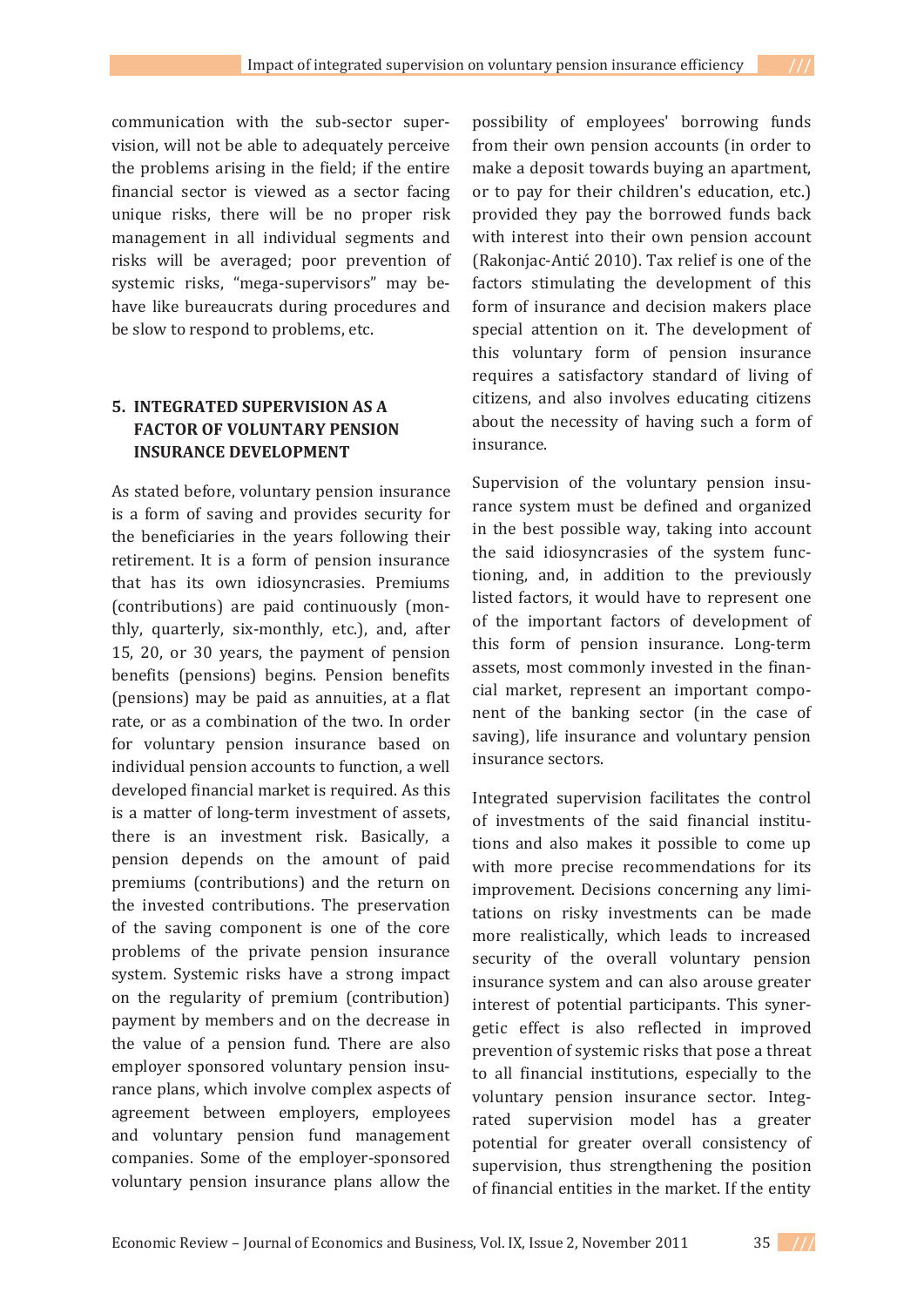implementing centralized supervision uses the same information system, accounting operations (for all sub-sectors), etc., it can lower costs substantially, and, if voluntary pension fund management companies cover some of the supervision costs, money will be saved. Employees can also be educated at a lower cost. Prominent among the most stimulating elements are the importance of a supervision framework, provision of guidelines, rules of business conduct, financial relations, monitoring of compliance with legislation, etc., all of which enable voluntary pension fund management companies to operate safely and efficiently. Proper supervision of voluntary pension insurance implies operational independence and highly responsible professional staff, existence of a stable macroeconomic environment, comprehensive analyses, clear-cut legal framework for the system of voluntary pension insurance, market discipline respect and pre-defined standards of operation by entities engaged in voluntary pension insurance, transparency of operation, etc.

### **6.PARTICIPATION OF SUPERVISION STAGES IN VOLUNTARY PENSION INSURANCE SYSTEMS WITH INTEGRATED SUPERVISION**

The basic stages (elements) of supervision of pension insurance functioning are:

1. *Licensing*. Entities wishing to engage in voluntary pension insurance are issued operating licenses (the so-called "registration" of entities" or "issuance of operating licenses"), as are individuals wishing to perform important roles in pension insurance. The criteria that must be met by participants in the market of this form of pension insurance are set in advance, whereby the risk of participation of incompetent or unqualified persons is controlled (Hinz and Mataoanu 2005). Most commonly, high amounts of

initial capital are required in order to protect the system from negative consequences of risky and negligent conduct of a fund management company. Namely, through the licensing process, entry to voluntary pension insurance market is barred to those persons not meeting professional standards. Among other things, licensing has two positive sides. As previously stated, unprofessional engagement in pension insurance is rendered impossible and there is greater confidence in the proper functioning of the pension insurance system. The systems of voluntary pension insurance supervision differ by the degree of restrictiveness of the licensing stage and by licensing periodicity. The integrated supervision system is supported both by developed and less developed countries, i.e. by both countries with a developed system of voluntary pension insurance and countries which are introducing voluntary pension insurance. Frequently, in the developed countries with the integrated supervision model, the licensing stage is less restrictive than in the less developed countries.

2. *Monitoring*. During the second supervision stage, control and monitoring of data presented as part of financial reports, actuarial analyses, etc., are carried out. The reports and analyses are submitted to monitoring institutions by pension fund management companies. Information is collected in order that a supervisor, within their authority, might monitor the condition and activities of the companies. The information may be presented to a supervisory body daily or periodically. Making the information (reports) public makes the activities of voluntary pension fund management companies more transparent. Some supervision systems make use of reports prepared by auditors, rating agencies, etc. Monitoring varies with respect to the type and volume of information that a supervisor uses. The aim of this kind of monitoring and data control is to eliminate possible irregu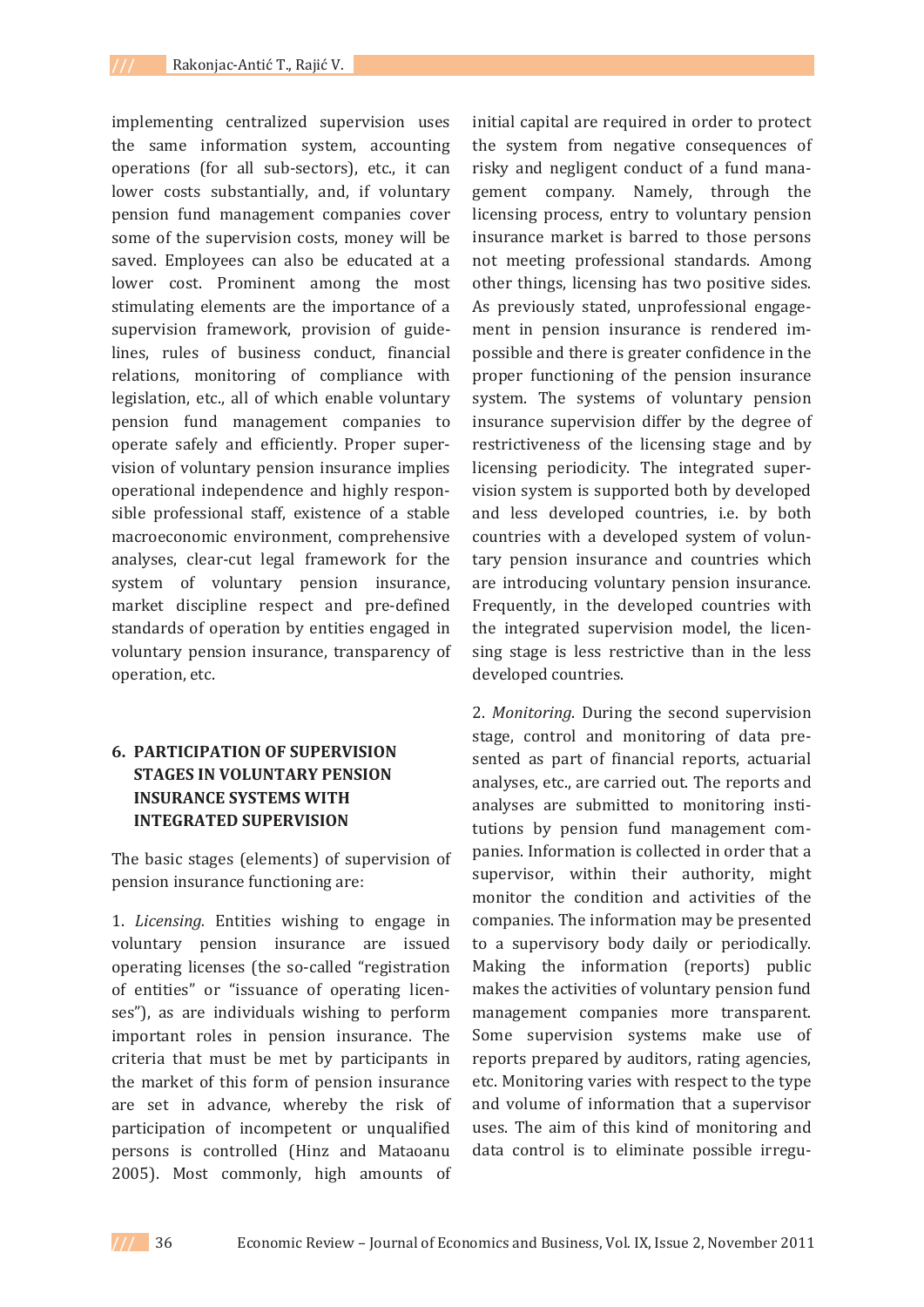larities in the operations of the pension insurance system in a timely fashion.

3. *Communication*. The third stage of supervision involves communication between employees of the supervisory sector and pension fund managing entities. Supervisory institutions are engaged in a large number of activities in this third stage of supervision, which can be viewed as complementary to the second stage - monitoring, i.e. keeping track of the flow of information from a company providing voluntary pension insurance to a supervisory body. There are various forms of interaction in the communication stage. This stage of supervision may involve presentation of periodic reports, strategies and activities of fund managers, periodic meetings at which joint activities of importance to all system participants are proposed and analyzed, etc. Communication can also include a permanent flow of information towards pension fund management companies about their rights and obligations, all in order to ensure efficient operation. Supervisors may announce their priorities, development strategies, and they may also grant approval for certain activities of participants in the voluntary pension insurance system. Besides training managers in voluntary pension fund management companies, supervisors may, through publications and websites also educate current and future beneficiaries of voluntary pension insurance on the importance and elements of this form of pension insurance. Publication of information on the voluntary pension insurance system is a form of public relations.

ͶǤ *Analysis of data submitted to a supervisory body*. The methodology of the analysis of data received from all pension fund management companies is regulated by legislation. Control of the adequacy of reports submitted by the said companies is carried out to check whether the reports are drawn up in compliance with legislation. During the analysis stage, facts and figures shown in financial, accounting, actuarial, and other reports are com-

pared against defined standards. The activities supervised can be ranked by purpose, intensity, frequency, etc. The proactive system of supervision, for example, implies performing frequent analyses in order to quickly observe any possible deviations from preset boundaries. If analysis establishes there are irregularities, the supervisory body intervenes and implements corrective measures.

5. *Intervention*. In this stage, the supervisory body resorts to intervention, which may be:

- injunctive (pension fund management companies are required to make adjustments immediately, for example, to abandon an activity at the behest of the supervisory body); and
- based on negotiations (pension fund management entities receive certain suggestions and intervention is performed through negotiations in order to find a satisfactory solution or the issue is resolved in court).

6. Correction. The last supervision stage involves correction of observed irregularities in the pension insurance functioning. Correction is sometimes rather similar to intervention, because it most commonly follows it. It may, for example, involve punitive measures (fines, etc.), restoration to the original state of affairs, covering direct and indirect costs, or some other measures aimed at ensuring proper functioning of pension insurance. The goal of the said corrective measures is to compensate for damage or reduce it to a minimum. It is often emphasized that an important goal of these measures is education of the companies that have caused irregularities, so that they do not make this type of error again. The implementation of these supervision stages depends on the level of development of a country, its financial market and legal framework, the number of pension funds supervised, business environment, etc. (the analysis was done on the basis of data found on the IOPS website on private pension insu-

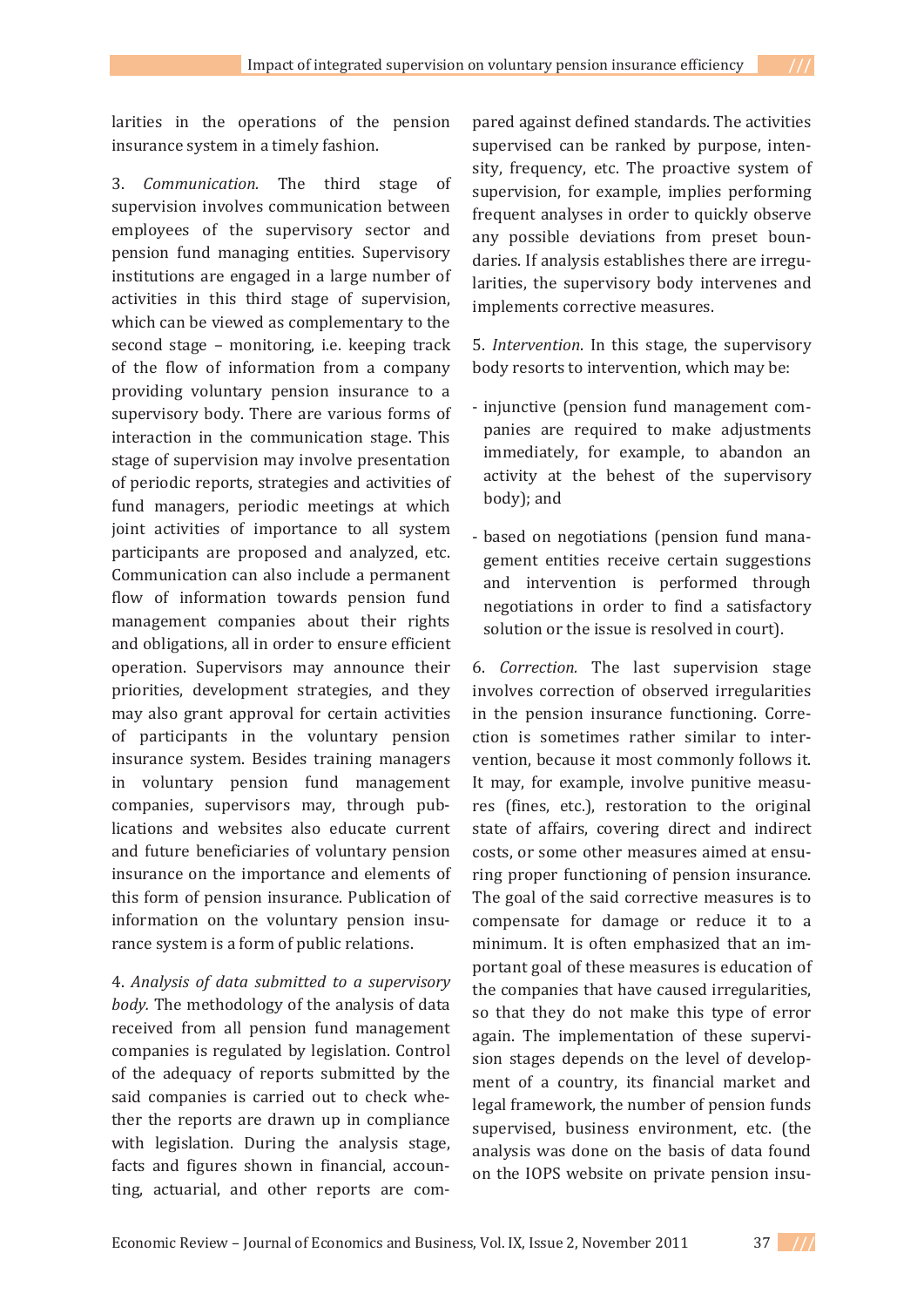rance systems in selected countries and those on Serbia posted on the NBS website). The following table contains information about total investments, contributions, number of insurance beneficiaries and number of pension funds in countries with integrated supervision.

Table 6.1 Total investments, contributions, total number of insurance beneficiaries and pension funds in 2008 or in last year for which data is available, in selected countries with integrated supervision.

supervision system in Belgium (37,900 GDP per capita in 2009) pays most attention to monitoring, followed by the less prominent stages of licensing and intervention (total contributions in % of GDP amounted to 1.73 in 2008). The most prominent supervision stage in Romania (9,518 GDP per capita in 2009) is licensing ("IOPS-Pension Supervision in Focus" 2008).

We can conclude from the above that, in the supervision system, more developed countries

| Country                | Total<br>investments<br>(in local)<br>currency<br>million) | Total<br>investments<br>in % of GDP | Total<br>contributions<br>in % of GDP | Total<br>retirement<br>income<br>in % of GDP | <b>Beneficiaries</b><br>(000) | Total<br>number of<br>pension<br>funds |
|------------------------|------------------------------------------------------------|-------------------------------------|---------------------------------------|----------------------------------------------|-------------------------------|----------------------------------------|
| Australia              | 1,170,370                                                  | 94.69                               | 9.74                                  | 3.92                                         | 32,006                        | 394,217                                |
| Austria                | 12,546                                                     | 4.45                                | 0.39                                  | 0.20                                         | 51,453                        | 19                                     |
| Belgium                | 11,407                                                     | 3.31                                | 1.73                                  | 2.62                                         | 2,786                         | 251                                    |
| Bulgaria               | 2,303                                                      | 3.45                                | 1.10                                  | 0.19                                         | 3,646                         | 31                                     |
| Czech<br>Republic      | 191,715                                                    | 5.20                                | 0.84                                  | 0.33                                         | 4,449                         | 10                                     |
| Germany                | 117,884                                                    | 4.72                                | 0.29                                  | 0.15                                         | 7,575                         | 180                                    |
| Israel                 | 308,127                                                    | 43.05                               | 2.07                                  | 1.71                                         | 3,080                         | 47                                     |
| <b>Jamaica</b>         | 196,410                                                    | 18.00                               |                                       |                                              | 60<br>(in 2006)               | 530<br>(in 2006)                       |
| Korea                  | 78,508,318                                                 | 7.67                                | 0.89                                  | 0.77                                         | 9,442                         | 482<br>(in 2005)                       |
| Luxembourg             | 390                                                        | 0.99                                | 0.19                                  | 0.05                                         | 9                             | 18                                     |
| Holland                | 675,839                                                    | 113.42                              | 4.01                                  | 3.65                                         | 17,436<br>(in 2007)           | 714<br>(in 2007)                       |
| Romania                | 934                                                        | 0.18                                | 0.17                                  |                                              | 4,182                         | 23                                     |
| Serbia                 |                                                            |                                     |                                       |                                              | 168                           | 8                                      |
| South Africa<br>(2006) | 1,012,680                                                  | 58.03                               | 4.65                                  | 5.22                                         | 10,002                        | 13,390<br>(in 2005)                    |

*Source*: http://www.iopsweb.org.

http://www.nbs.co.rs

For example, the most common supervision stage in Australia (39,660 GDP per capita in 2009) is the communication stage, followed by data analysis, intervention, monitoring, licensing, and correction (we observe in Table 6.1 that total contributions in % of GDP amounted to 9.74 in 2008). The supervision system in Austria (40,300 GDP per capita in 2009) is characterized by the fact that attention is mostly placed on monitoring and communication stage while the licensing stage is less prominent (total contributions in % of GDP amounted to 0.39 in 2008). The

(those with high GDP per capita), with developed pension insurance systems, place most attention on activities in the stages of communication and monitoring, while in economically less developed countries, which are also those with less developed pension insurance, the first supervision stage, licensing, is the most intensive one.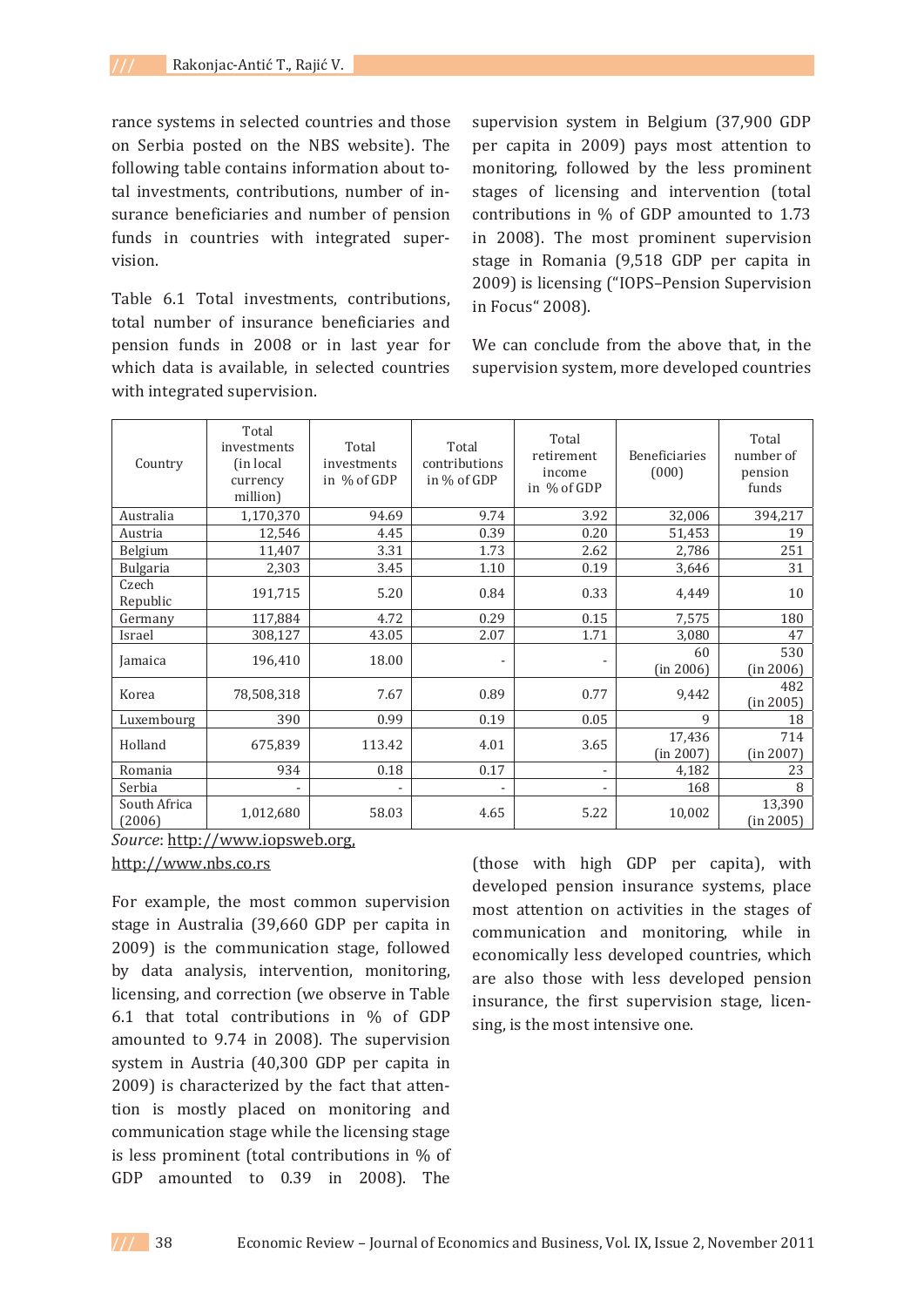### **7.FORMS OF PRIVATE PENSION INSURANCE ASSET INVESTMENT AND INTENSITY OF SUPERVISION**

As already stated, the more developed the private pension insurance system in a country, with an organized and efficient financial market, the lower the degree of contribution investment limitations, which also impacts the intensity of supervision. In keeping with the core objective of pension saving, there is always the requirement for the safety of contributions and their investment, which is more prominent than in the case of other financial institutions, because pension-related assets guarantee social security for pension beneficiaries and their family members. Therefore basic principles of investing contributions towards pension insurance liquiddity, safety, and profitability must be respected.

Table 7.1 Structure of assets (in % of total investment) in 2008 or in the last year for which data are available, in selected countries with integrated supervision.

control of the governance of pension funds. Regulation governing investment of pension insurance assets limits the possibilities of making wrong investment moves to the least possible degree. It is forbidden in most countries to invest pension fund assets in the property whose value cannot be determined in an organized market (e.g., shares that are not listed on the stock exchange).

On the basis of data presented in Table 7.1, we can conclude that Australia, Austria, Holland, etc. invest over 20% of the assets in stock and that a large number of countries presented in the table invest over 50% of the assets in bonds (Bulgaria, The Czech Republic, Israel, Jamaica, Korea, Romania, Serbia).

As already stated, in the countries with developed financial markets and developed private pension insurance, stocks have a substantial share in the structure of assets. Data presented in the above tables provide a positive linear correlation between the share of stocks in the structure of pension system assets and total investments in % of GDP. This

| Country             | Cash and<br>deposits | Bills and bonds<br>in public and<br>private sectors | <b>Stocks</b> | Land and<br>buildings | <b>Other</b><br>investment |
|---------------------|----------------------|-----------------------------------------------------|---------------|-----------------------|----------------------------|
| Australia           | 10.37                | ٠                                                   | 22.54         | 4.35                  | 58.48                      |
| Austria             | 15.18                | 48.99                                               | 21.20         | 2.15                  | 11.13                      |
| Belgium             | 4.37                 | 8.28                                                | 6.78          | 0.93                  | 79.08                      |
| Bulgaria            | 23.88                | 54.81                                               | 10.40         | 3.60                  | 7.32                       |
| The Czech Republic  | 8.06                 | 78.89                                               | 2.99          | 0.88                  | 9.19                       |
| Germany             | 2.92                 | 26.01                                               | 0.04          | 2.44                  | 39.30                      |
| Israel              | 3.69                 | 84.17                                               | 2.95          | 0.58                  | 7.89                       |
| Jamaica             | 1.80                 | 53.38                                               | 10.76         | 6.69                  | 26.34                      |
| Korea               | 17.90                | 51.27                                               | 2.46          | 1.00                  | 27.36                      |
| Luxembourg          | 13.50                | 18.88                                               | 0.19          | 0.00                  | 67.44                      |
| Holland             | 4.77                 | 37.46                                               | 37.28         | 2.66                  | 14.10                      |
| Romania             | 13.13                | 84.42                                               | 1.95          | 0.00                  | 0.50                       |
| Serbia*             | 30.16                | 62.60                                               | 6.23          | 0.95                  | 0.06                       |
| South Africa (2006) | 5.01                 | 8.59                                                | 23.32         | 0.49                  | 62.48                      |

\*NBS Third Quarter Report 2010 on the voluntary pension insurance market in Serbia. *Source*: http://www.iopsweb.org

In order to preclude possible irregularities, the laws of most countries contain regulations that require that owners of pension accounts be regularly informed by the managers of their assets and great attention is paid to

is indicated by the Pearson correlation coefficient, which is 0.803.

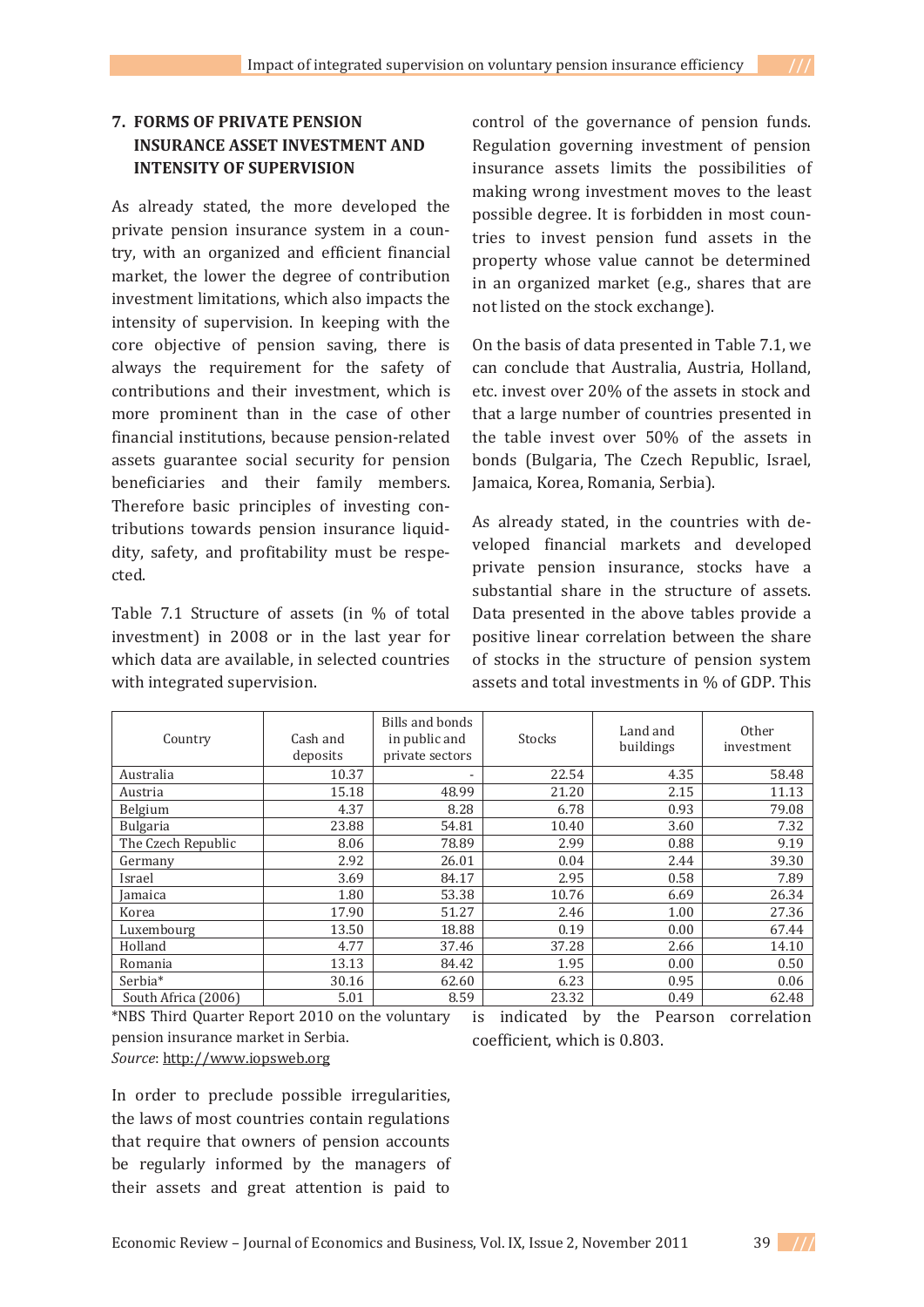

Figure 7.1 Forms of investment of private pension insurance assets

If total investments (in % of GDP) are compared with total pension payments (in % of GDP) in the countries with the integrated supervision model (see Table 6.1), we get the following summary results, presented in the following tables.<sup>1</sup>

Table 7.2: Indicators of linear regression model

| <b>Model summary</b> |        |
|----------------------|--------|
|                      | 0.792  |
| R2                   | 0.697  |
| Adjusted $R^2$       | 0.585  |
| Standard Error       | 1.9414 |
| Observations         | 11     |

Note that we have opted for the linear regression model on the basis of the graphical representation of 11 pairs of data in Table 6.1 with the purpose of analyzing the linear correlation between the two variables.

From Table 7.2 we observe that Pearson correlation coefficient is 0.792, which means that there is a positive linear correlation between total investments and total retirement income. The value of the coefficient of determination is 0.697, which means that 69.7% of the variations in the total retirement income are explained by investments. The standard error, as an absolute measure of variation of empirical data from the regression line, is 1.9414.

Table 7.3 Coefficients of the regression line

| <b>Coefficients</b> |                                  |                              |       |       |                |  |  |
|---------------------|----------------------------------|------------------------------|-------|-------|----------------|--|--|
|                     | Non-standardized<br>Coefficients | Standardized<br>Coefficients |       |       |                |  |  |
|                     | Coefficients                     | Standard<br>error            | Beta  | t.    | <i>p</i> level |  |  |
| Intercept           | 0.605                            | 0.459                        |       | 1.320 | 0.220          |  |  |
| Slope               | 0.036                            | 0.009                        | 0.792 | 3.886 | 0.004          |  |  |

*Based on the data shown in Table 7.3, we can conclude that the following equation holds: Retirement income = 0.605 + 0.036\*Investments.*

The estimated value of the slope coefficient is 0.036, which is indicative of a positive linear correlation between the total retirement income and total investments. This means that with each unit increase in total investments (in % of GDP) the total retirement income will increase by 0.036% of GDP on average. The estimated value of the constant term is 0.605 and represents the average value of the total retirement income provided that total investments are equal to 0. As total investments are always greater than 0, the interpretation of the intercept on the y-axis has no practical application in this case.

Using a sample regression line, we can test the null hypothesis that the slope of the population regression line is equal to zero, *i.e.* that there is no linear correlation between the variations of total retirement income and total investments. Based on Table 7.3, we observe that the *p*-value in this test is equal to  $0.004$ . We will therefore reject the null hypothesis for any significance level greater than 0.004. If, for example, we suppose that the significance level is  $1\%$ , we conclude that the estimated value of the slope is statistically significant, i.e., that there is a linear correlation between variations of observed phenolmena in the population.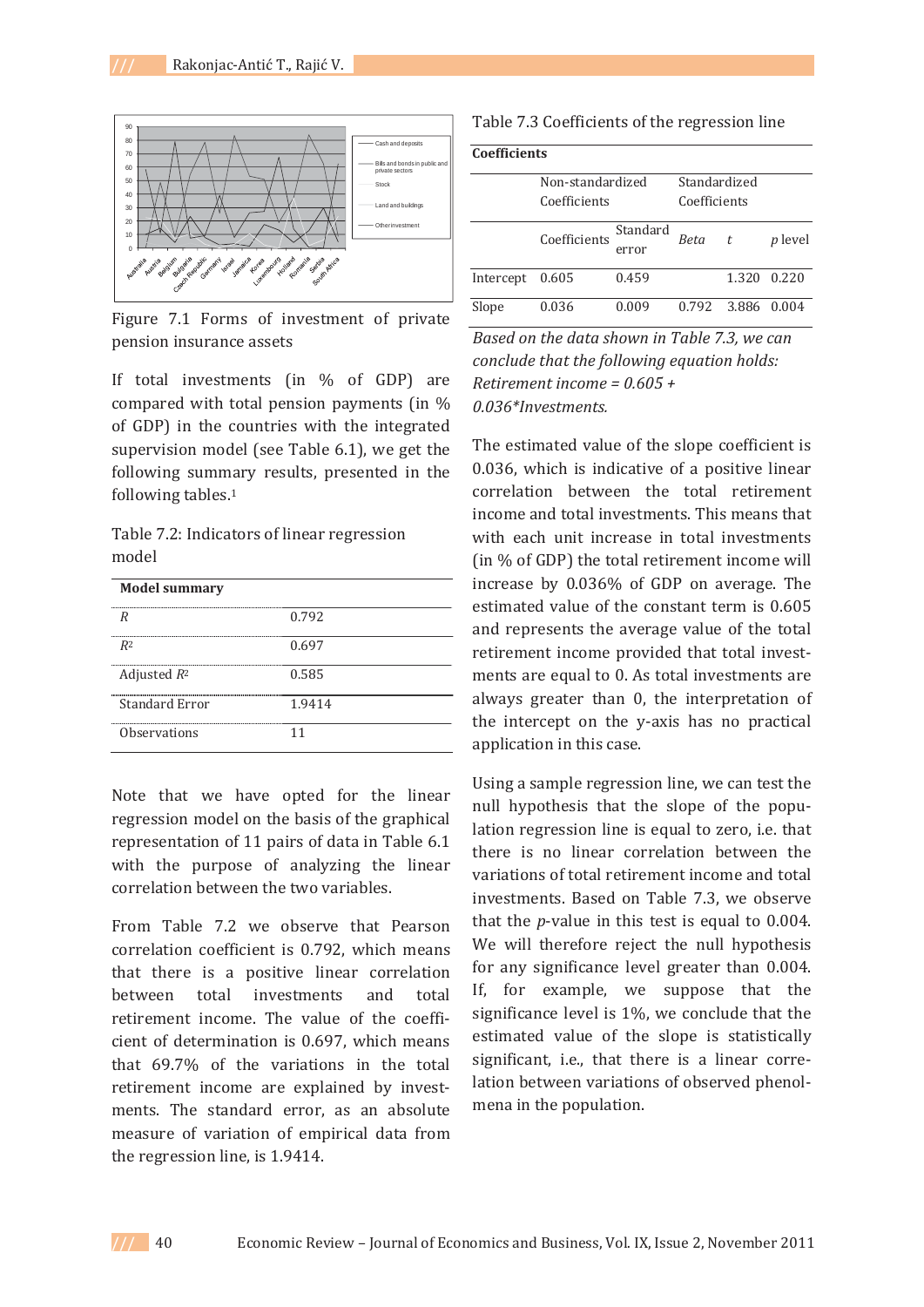| <b>ANOVA</b> |                                                  |                |        |        |       |
|--------------|--------------------------------------------------|----------------|--------|--------|-------|
|              | SS                                               | dt             | MS.    |        | level |
| Regression   | 21.530                                           | $\overline{1}$ | 21.530 | 15.098 | 0.004 |
| Residual     | 12.834                                           | ч              | 1.426  |        |       |
| Total        | ,,,,,,,,,,,,,,,,,,,,,,,,,,,,,,,,,,,<br>34.364 10 |                |        |        |       |

Table 7.4 ANOVA Table

The ANOVA table can be of use to us in testing the null hypothesis that the coefficient of determination for population data is equal to zero, i.e. that the regression is not statistically significant. As this test yields a  $p$ -value identical to that in the previous case, we conclude that, overall, the regression is statistically significant.

All these results were obtained from the sample of 11 countries on which data were available. We can say that the results we have obtained in this section are valid only if we assume that this is a random sample selected from a population of all the countries with integrated supervision.

### **8.CHARACTERISTICS OF VOLUNTARY PENSION INSURANCE MARKET AND SUPERVISION IN SERBIA**

The supervision of the voluntary pension insurance in Serbia is implemented by the National Bank of Serbia (NBS) through its Sector for the Supervision of Voluntary Pension Fund Management Companies (department for legal affairs, department for direct control and department for indirect control). "Pursuant to the Voluntary Pension Funds and Pension Schemes Act, the National Bank of Serbia has the authority and obligation to regulate through by-laws the following: maximum investment amounts of voluntary pension fund assets; method of calculating fees charged by pension fund management companies; manner of assessing and calculating the market and net value of a

voluntary pension fund's assets; return of voluntary pension funds; content and form of financial reports for management companies and funds; frequency, manner and standardized form of reporting by custody banks; manner of conducting supervision of voluntary pension fund management companies; chart of accounts for voluntary pension fund management companies and the chart of accounts for voluntary pension funds; contents of auditor's reports; approximate content and standardized format of a voluntary pension fund's prospectus; procedure for opening and managing accounts of members of a voluntary pension fund; advertising of voluntary pension funds; methodology of harmonizing the operations of an insurance management company with the Voluntary Pension Funds and Pension Schemes Act; types of financial institutions that may act as intermediaries for voluntary pension fund management companies; rules for the identification, measuring and control of risk in the operations of voluntary pension fund management companies. It also has the obligation to keep a register of voluntary pension funds and records of intermediaries and natural persons licensed to engage in dissemination of information (Information Booklet NBS 2011)."

According to NBS First Quarter Report 2011, the voluntary pension insurance market comprised six voluntary pension fund management companies (Delta Generali, Raiffeisen Future, DDOR-Garant, Dunav, Triglav, Societe Generale Penzije). These companies entrusted three banks with custody operations. Net assets of the voluntary pension funds at the end of the first quarter of 2011 were RSD  $10.44$  bn. In the first quarter of 2011, there were around 169,000 beneficiaries and around 223,000 membership contracts (the number of membership contracts is higher than the number of beneficiaries because some beneficiaries have two or more membership contracts, mostly in different voluntary pension fund management companies).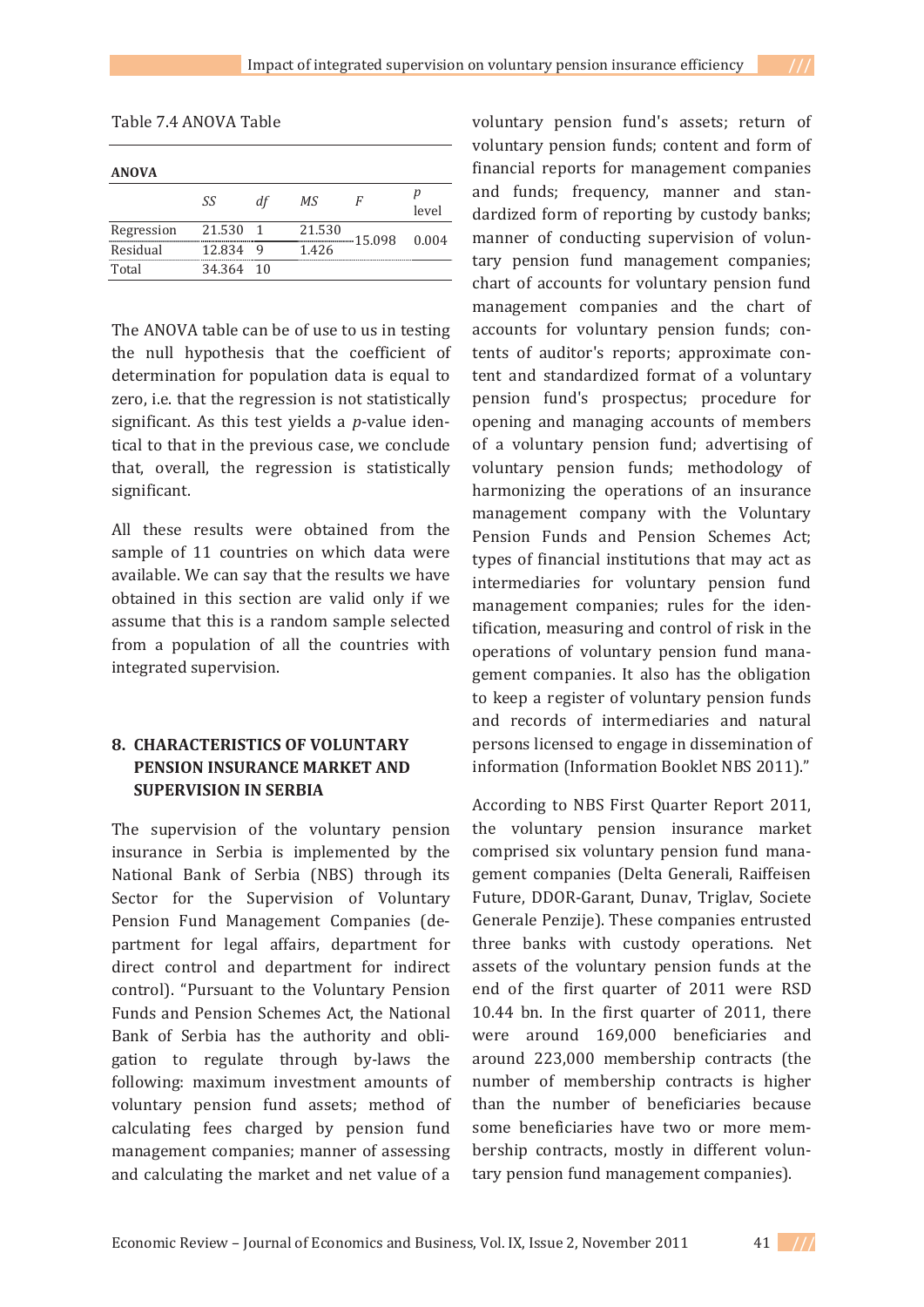Around 19% of total contributions accounted for payments by individuals, 30% accounted for payments by employers that made payments on behalf of their employees, whereas around 51% accounted for contribution payments through pension plans (mostly by big companies with large numbers of employees). The preceding information indicates that collective pension insurance is highly represented. Favorable taxing of voluntary pension insurance contributions by all means played a big part here. The maximum tax-free contribution to voluntary pension funds (pursuant to the Amendments to the Citizen's Income Tax Law), as of Feb. 2, 2011, has been increased from RSD 3,894 to RSD 4,343. The employers that make contribution payments on behalf of their employees are exempt from the household income tax and mandatory social insurance contributions up to the amount of RSD 4,343. Also, the payments made by an employer through wage garnishment, deduction and payment from an employee's salary are also exempt from the household income tax. Members of a voluntary pension fund may obtain tax relief based on both of the preceding methods.

At the end of the first quarter of 2011, the structure of the voluntary pension fund assets was as follows: the major portion of them was accounted for government debt securities -69.4% (the majority of which were T-bills, followed by frozen FX savings bonds and longterm government bonds), demand deposits - $17.5\%$ , shares  $-6.3\%$ , term deposits  $-4.3\%$ , and property - less than 1%. Compared to the previous years of operation of voluntary pension insurance, it is obvious that the appearance of new financial instruments is significant for this system of pension insurance as it ensures greater investment diversification and creation of conditions for more adequate management of voluntary pension insurance assets.

Based on the above, we can conclude that the voluntary pension insurance market in Serbia is not well developed. In order that the voluntary pension insurance system might continually develop, it is necessary to increase the living standards of citizens and enhance their awareness of the necessity of holding this form of supplementary pension insurance. For several years now, citizens have been sent clear signals about the need to save for a safer future. In the coming period they will have to opt for one of the forms of saving for old age on offer, either through traditional banking services or through life insurance services, voluntary pension insurance services, etc. With detailed explanations of the advantages and drawbacks of all the above forms of saving, the forms of saving through voluntary pension insurance will certainly also be attractive to citizens. However, the following key elements of the system must be insisted on: its transparency and safety. Development of the financial markets (both primary and secondary) is one of the prerequisites for the voluntary pension insurance system development.

The supervision of the operations of banks, insurance companies, leasing companies, and voluntary pension funds and pension fund management companies in Serbia is implemented by the National Bank of Serbia. The supervision of the voluntary pension insurance operations in Serbia is essentially founded on the control of the legality of operations of voluntary pension fund management companies, with gradually introduced supervision based on risk control. This supervision system also requires a change in the organizational and management structure accompanied by permanent education of the staff to be engaged in these activities. In line with an adequate classification of key risks, it is necessary to pay attention to the quantitative and qualitative indicators of the socalled "early warning" that there might be changes in the financial standing of a volun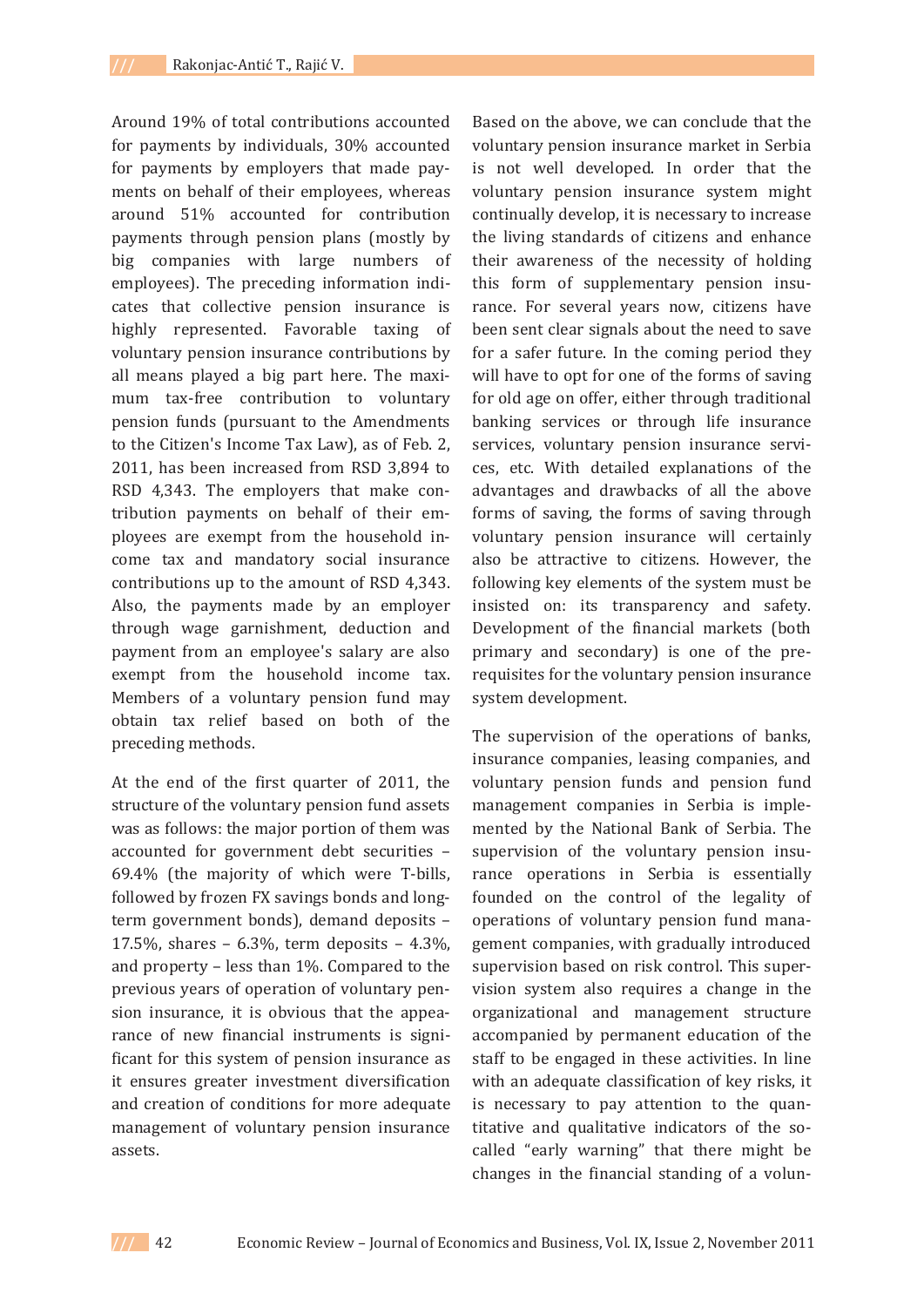tary pension funds management company. So far, analyses of the supervision of voluntary pension insurance functioning have shown that good results are achieved through a combination of traditional and new approaches to supervision.

#### **9.CONCLUSION**

The main purpose of supervision of voluntary pension insurance functioning is the protection of beneficiaries of insurance and insured persons by providing a framework for a stable and safe operation of voluntary pension fund management companies. The control of their operations can be direct and indirect. There are three models of supervision: specialized, partially integrated, and integrated. In case of integrated supervision, which is often called "consolidated supervision," an agency, for example, supervises a number of financial institutions (banks, insurance companies, voluntary pension funds management companies, etc.). Provided that supervision is adequately organized, the information system is centralized and operational costs are reduced, good coordination and cooperation are established between the entities implementing supervision of certain financial institutions operations, the staff are educated so that they acquire multidisciplinary knowledge, there is no overlap of activities etc. satisfactory effects of supervision can be produced. Taking into account all the idiosyncrasies of the voluntary pension insurance system, the integrated model of supervision can be one of the stimulating factors of the efficiency and development of this pension insurance system. This influence is especially significant in the segment of preserving the component of saving, on which the amount of the beneficiaries' retirement income also depends. Good supervision of voluntary pension insurance implies highly responsible professionals implementing it, transparency of operation, existence of a

stable macroeconomic environment, drawing up of a legal framework for the voluntary pension insurance system, respect for the predefined standards of operation by entities engaging in the field of voluntary pension insurance, etc.

A large number of tasks that entities engaged in supervision must fulfill responsibly is present. The fulfillment of these tasks is often divided into the following stages of supervision: licensing, monitoring (control), analysis, communication, intervention, and correction. The intensity of supervision of voluntary pension insurance functioning is variable and depends on the level of development of the country and the voluntary pension insurance system, legal framework, etc. Voluntary pension insurance in Serbia is still in the initial stage of development and the model of supervision obtaining there is the integrated supervision model, implemented by the National Bank of Serbia. In order to establish comprehensive and efficient supervision, it is necessary to combine supervision based on the control of legality and supervision based on risk assessment.

It would be interesting, in the course of future research, to compare the results achieved in all financial groups (banking, insurance, etc.), especially in the sector of voluntary pension insurance, before and after the application of integrated supervision model, in accordance with the relevant parameters, in three groups of countries: Latin American, East European, and Scandinavian. In the said groups, voluntary pension insurance has a different status from that of public pension insurance, for example. Voluntary pension insurance in Latin American countries is an alternative to the public pension insurance, in East European countries it is supplementary to the public pension insurance, while in Scandinavian countries it is one of the forms contributing to risk dispersion. The results of comparisons of supervision efficiency in the above groups of countries would be significant in the process